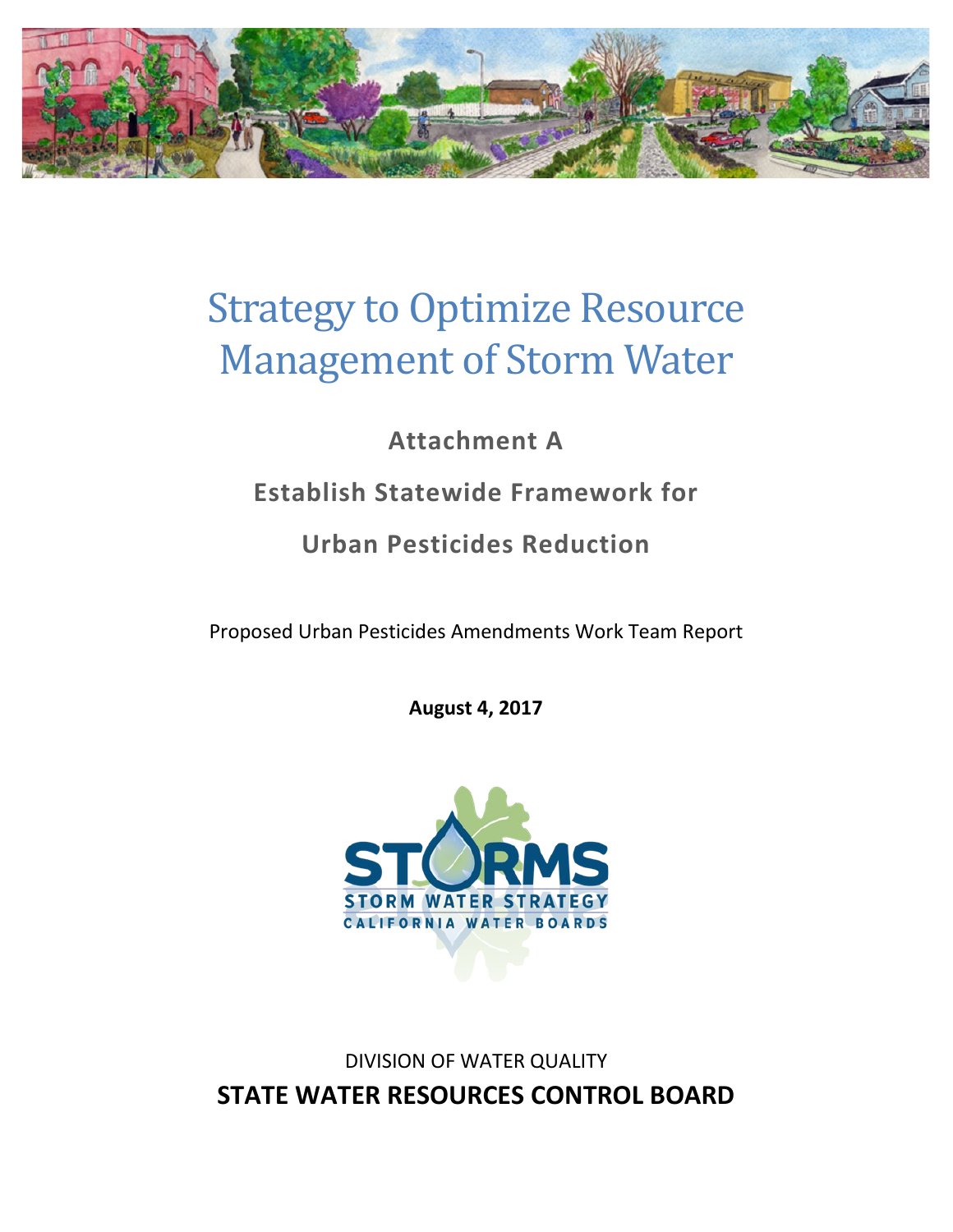#### **Urban Pesticides Amendments Work Team Report**

In March 2016, the State Water Resources Control Board (State Water Board) created a group of internal and external technical experts (work team) to prepare background materials to inform the development of Proposed Statewide Urban Pesticides Amendments (Amendments). The overall purpose and scope of the project is summarized in the [Amendments Scoping document.](mailto:https://www.waterboards.ca.gov/water_issues/programs/stormwater/storms/docs/ceqa_scoping_document_urban_pesticides.pdf)

The work team was divided into three teams to provide information and develop materials for the three components of the Amendments: (1) municipal separate sewer system (MS4) permit requirements, (2) regulatory coordination, and (3) a monitoring program.

The work team concluded in April 2017. This report reflects the output of work teams, but does not constitute policy direction of the Water Boards or any other organization.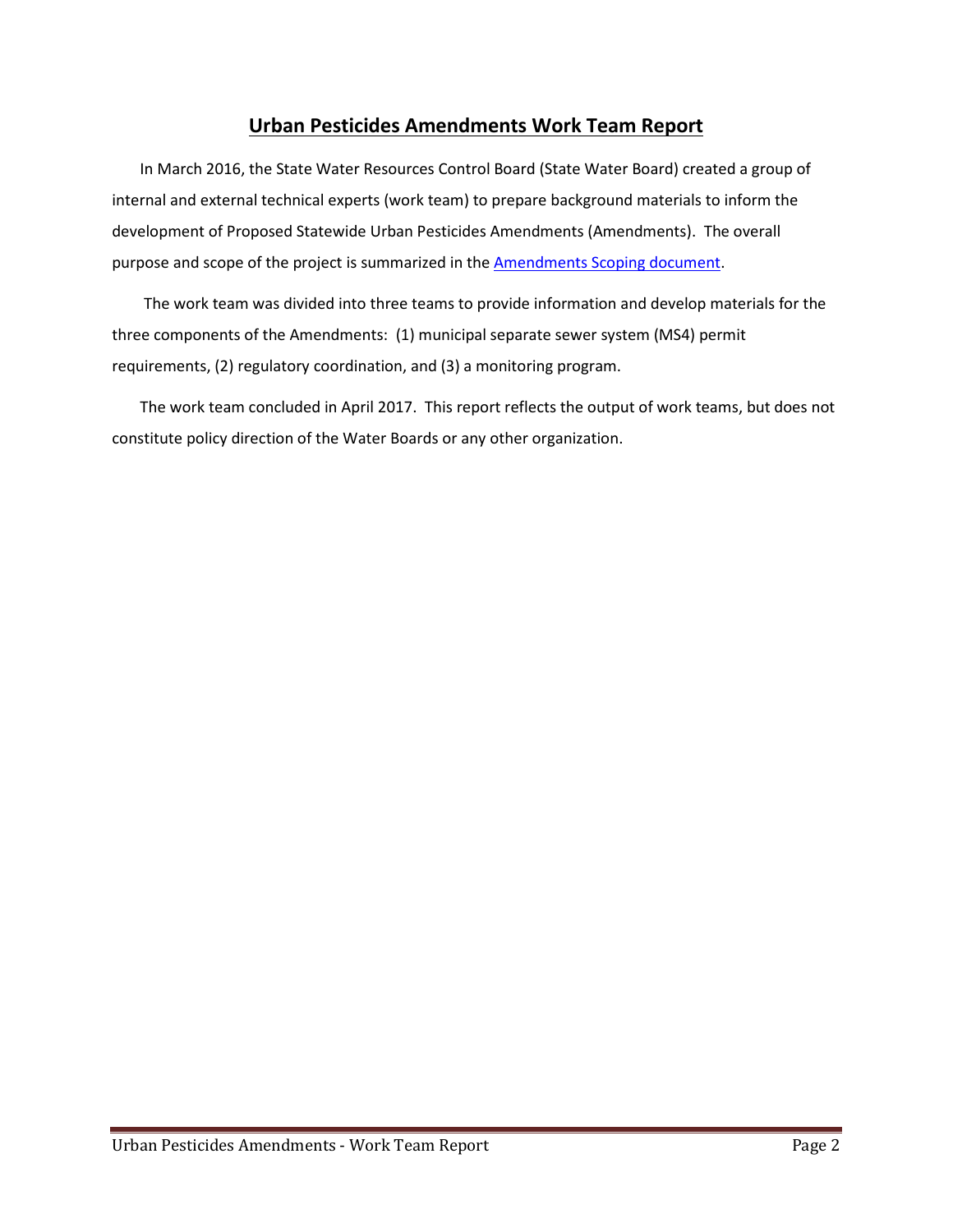#### (1) Permit Requirements Work Team Summary

The permit requirements work team (permit team) was comprised of staff from the State Water Board, the San Francisco Bay Regional Water Quality Control Board, and representatives from the California Stormwater Quality Association (CASQA). The objective of the permit team was to develop recommended permit requirements and model language for permit writers to reference following adoption of the Amendments as they incorporate the new permit requirements into MS4 National Pollutant Discharge Elimination System (NPDES) permits.

The permit team provided expertise and perspective for minimum pesticides source control measures MS4 permittees should use to manage their controllable contributions to current and potential future exceedances of pesticide water quality objectives or pesticide-caused exceedances of narrative toxicity water quality objectives. The permit team recommends the following minimum measures:

- Limit and manage municipal use of pesticides by implementing Integrated Pest Management (IPM) programs, which should include an IPM policy with procedures and training.
- Influence the discharge of pesticides into MS4 drainage areas through education outreach programs targeted at residential and business pesticide users, those who hire pest control professionals; and pest control professionals themselves.
- Participate in the United States Environmental Protection Agency (U.S. EPA) and Department of Pesticide Regulations (DPR) regulatory processes by advocating for full consideration of potential urban water quality impacts of pesticides undergoing review or approval. This would include submitting comments, either individually or through a coordinated regional or statewide effort, on pending pesticide registration decisions and submitting any relevant information (such as monitoring data).
- Limit dry weather runoff, including excess irrigation water, to the maximum extent practicable.
- Conduct pesticide monitoring, with an option to comply through participation in a coordinated statewide urban pesticide monitoring program (see monitoring coordination framework).

According to U.S. EPA, a successful IPM program includes a four-tiered implementation approach: [Identify pests and monitor progress,](https://www.epa.gov/managing-pests-schools/introduction-integrated-pest-management#identify) [set action thresholds,](https://www.epa.gov/managing-pests-schools/introduction-integrated-pest-management#action) [prevent](https://www.epa.gov/managing-pests-schools/introduction-integrated-pest-management#prevent) pests an[d control](https://www.epa.gov/managing-pests-schools/introduction-integrated-pest-management#control) pests when needed. IPM may involve the use of pesticides, but only within the context of a more comprehensive ecosystem based approach that focuses on long-term pest prevention. IPM can often provide more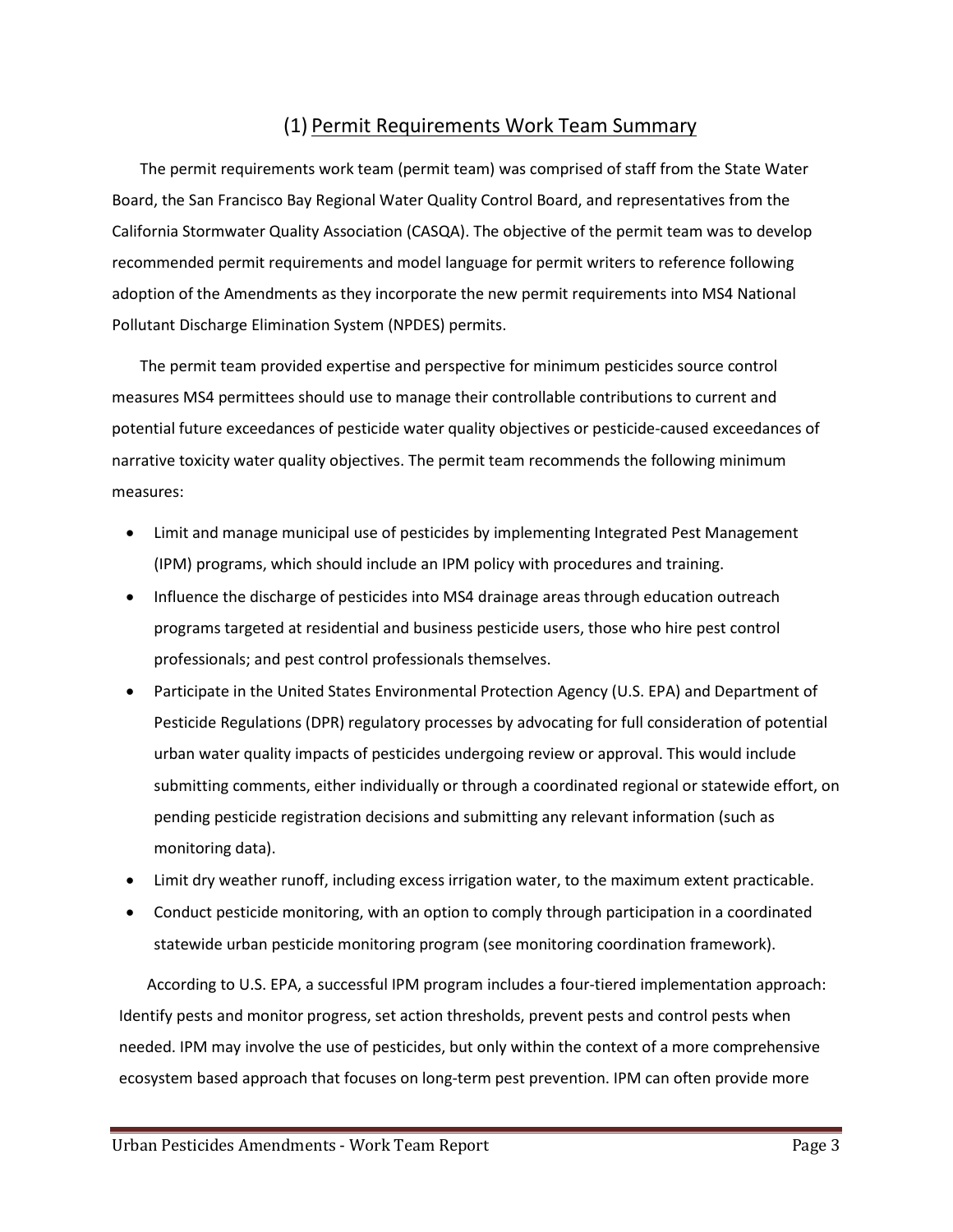effective overall pest control and thus reduce the need to apply pesticides. California has developed a robust infrastructure for supporting and delivering IPM including the University of California Statewide Integrated Pest Management Program as well as certification programs for applicators and their customers.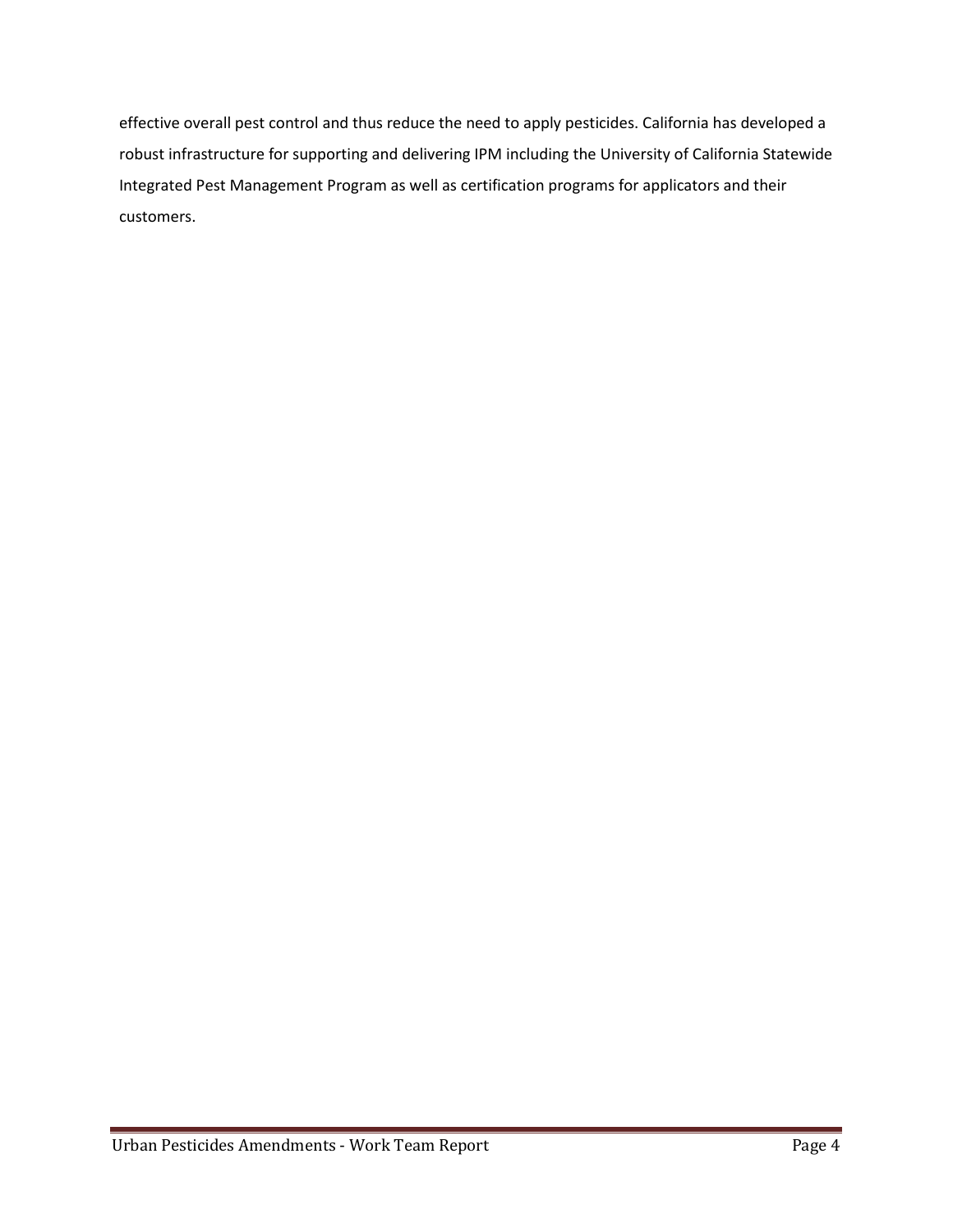#### (2) Regulatory Coordination Framework Work Team Summary

The regulatory coordination framework team (regulatory team) was comprised of staff from the State Water Board, the San Francisco Bay and Central Valley Regional Water Boards, U.S. EPA Region 9, DPR, and municipality representatives from CASQA. The objective of the regulatory team was to develop a draft framework for the Water Boards lead efforts to influence the U.S. EPA Office of Pesticide Programs (U.S. EPA OPP) and DPR to reduce and prevent pesticide pollution in urban receiving waters through use of their respective regulatory authorities.

The regulatory team discussed ways to craft the Amendments to capture the Urban Pesticides Project's founding assumption from the STORMS work plan that the most effective way to reduce urban pesticide-related impairments now and into the future is source control through coordination with state and federal pesticide regulators. The regulatory team discussed the differences in the legal mandates between U.S. EPA OPP and DPR implementing the Federal Insecticide, Fungicide, and Rodenticide Act (FIFRA), DPR implementing the California Food and Agriculture Code and the California Code of Regulations and the Water Boards implementing the Clean Water Act and Porter Cologne. The regulatory team discussed how activities being implemented can be coordinated to protect water quality from the potential adverse effects of pesticides in the waters of California. Successful coordination in the past between water quality regulators, pesticide regulators, municipalities, and others through partnerships such as the Urban Pesticides Pollution Prevention Partnership led to significant improvements in pesticide use regulation for the protection of water quality, and the regulatory team discussed how to adapt the successes of these partnerships statewide to provide a more efficient, effective, and consistent approach to address and prevent pesticides-related water quality pollution. Lastly, the workgroup discussed the ongoing effort between the State Water Board and DPR to update their management agency agreement (MAA) to reflect current programs and characterize interactions that reflect the distinct mandates and authority of each agency, and how that overall framework for all pesticide water pollution issues will relate to the urban pesticide Amendments.

The regulatory team recommends that the regulatory coordination framework should capture the current working relationship between partners as well as formalize the responsibilities for each partner in recognition of their regulatory authority. The regulatory team reviewed the San Francisco Bay Regional Water Board's Diazinon and Pesticide-Related Toxicity in Bay Area Urban Creeks Total Maximum Daily Load (Urban Creeks TMDL) and determined it was appropriate to use as a foundation for future collaborative efforts. The team recommended using the permit language being developed for the

Urban Pesticides Amendments - Work Team Report **Page 1 American Page 5** Page 5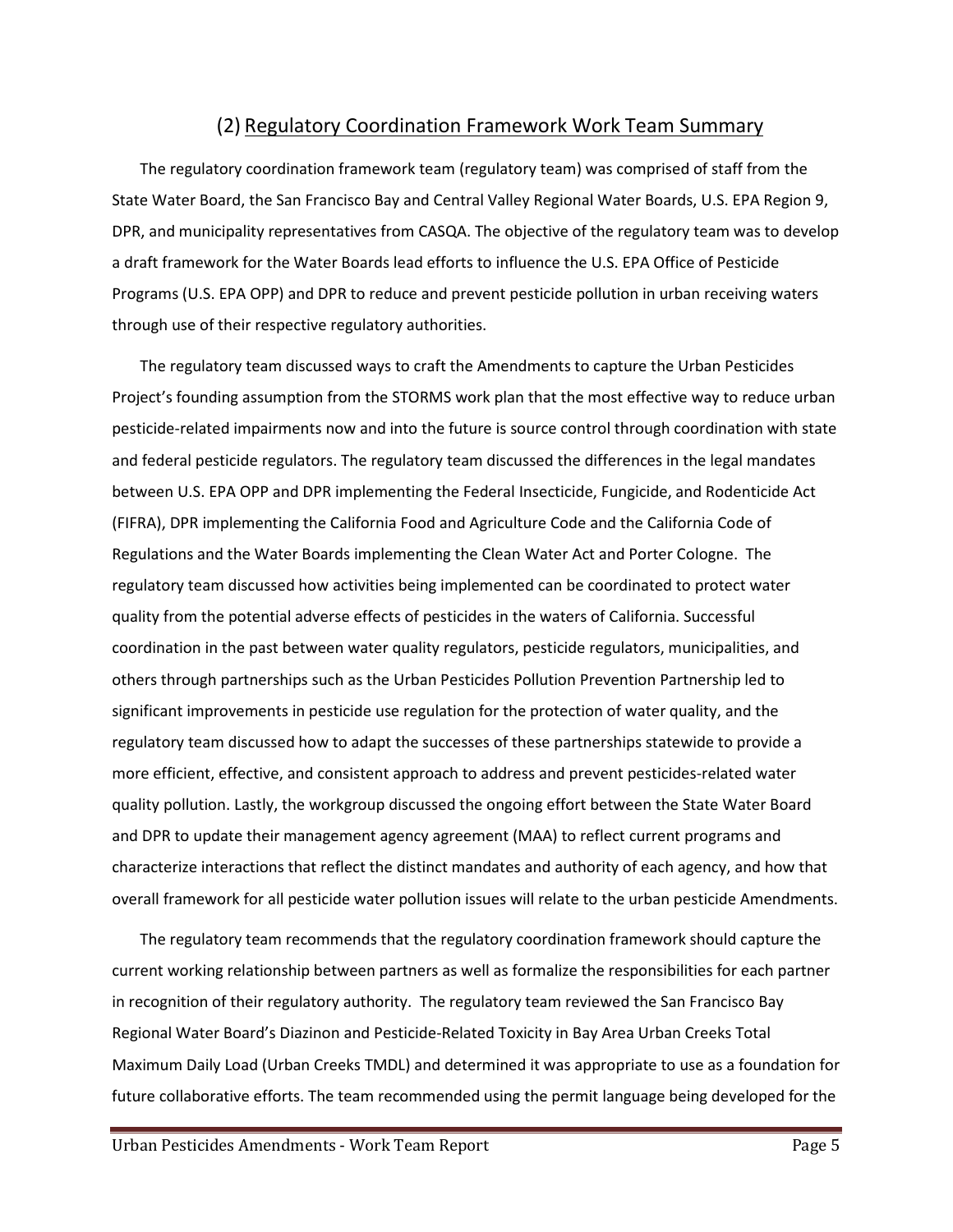Central Valley Regional Water Board's recently adopted Water Quality Control Plan Amendment for the Control of Pyrethroid Pesticides Discharges as a starting point for a list of actions the Water Board should request U.S. EPA OPP and DPR to continue to improve their pesticide registration process and regulatory responses. In addition, the Amendments should recognize actions for the parties identified in the Urban Creeks TMDL, including the Water Boards, U.S. EPA OPP, DPR, County Agricultural Commissioners, California Department of Consumer Affairs, University of California Statewide Integrated Pest Management Program, Urban Runoff Management Agencies and private entities. The regulatory team supports the approach for municipalities to implement an IPM program as a first front to prevent and correct urban pesticide water quality impairments.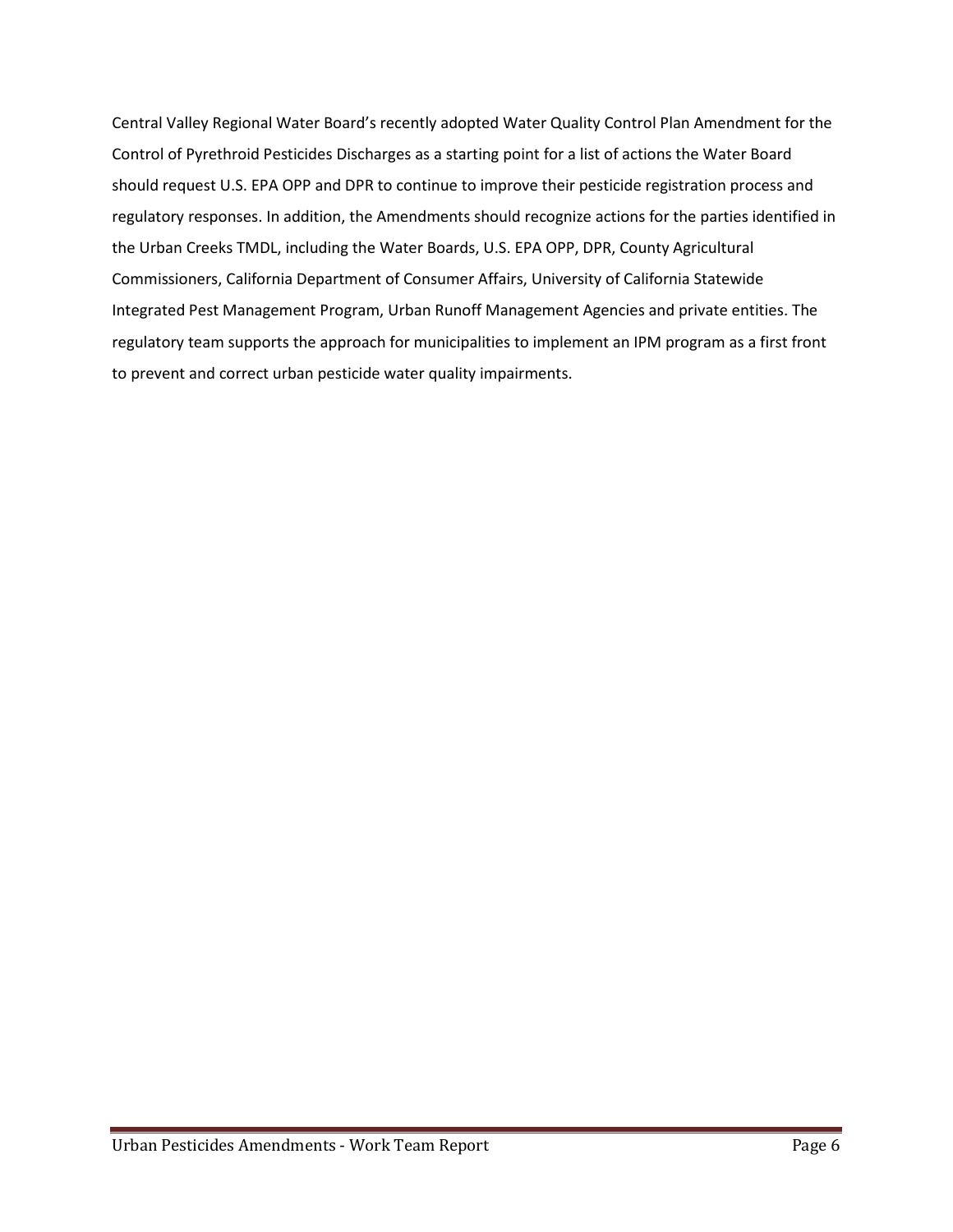### (3) Monitoring Coordination Work Team Summary

The monitoring coordination framework team (monitoring team) was comprised of staff from the State Water Board, the San Francisco Bay and Central Valley Regional Water Boards, DPR, and municipality representatives from the CASQA. The objective of the monitoring team was to discuss the foundations for creating a comprehensive, coordinated statewide monitoring framework for pesticides and toxicity in urban runoff and receiving water that improves resource efficiency, usefulness of data, and coordination of data collection to support management decisions.

The framework is meant to coordinate pesticides and toxicity monitoring in urban areas conducted by three primary groups: 1) the Water Boards primarily through the Surface Water Ambient Monitoring Program and the Stream Pollution Trends Program, 2) DPR through the Surface Water Protection Program, and 3) MS4s through storm water permit monitoring and total maximum daily load monitoring. The monitoring team began by compiling and synchronizing monitoring questions to serve as the foundation of a proposed monitoring framework. The nine monitoring questions listed below were identified and used to guide a coordinated question-driven monitoring program.

| Category                        | <b>Monitoring Questions</b>                                                           |
|---------------------------------|---------------------------------------------------------------------------------------|
| <b>Regulatory Actions and</b>   | Are pesticide (or degradate) concentrations or toxicity levels exceeding benchmarks,  |
| Compliance/Attainment:          | criteria, objectives, TMDL targets, or toxicity thresholds for the Water Board or DPR |
| <b>Technical aspects</b>        | in urban receiving waters? If so, what are the frequency, magnitude, and              |
|                                 | spatial/temporal extent of these exceedances, and to what extent is urban runoff      |
|                                 | from MS4s contributing to the exceedances?                                            |
| <b>Regulatory Actions and</b>   | Are monitoring data quality, quantity, extent, and representability adequate to       |
| Compliance/Attainment:          | support regulatory decisions and enforcement actions of the Water Board and DPR,      |
| <b>Management Aspects</b>       | and to fulfill NPDES Permit requirements of MS4s?                                     |
| <b>Effectiveness of</b>         | Are management practices effective in reducing pesticide concentrations and loads     |
| <b>BMPs/Restrictions</b>        | in runoff?                                                                            |
| <b>Special Studies: Source-</b> | What are the sources and relative contributions of pesticides to urban runoff and     |
| related                         | urban receiving water pesticide or toxicity problems?                                 |
| <b>Special Studies: Other</b>   | Do monitoring data support modeling results and non-traditional sampling tools and    |
| <b>Studies</b>                  | approaches?                                                                           |
| <b>Status and Trends:</b>       | What are the spatial/ temporal (i.e, seasonal) distributions and frequencies of       |
| <b>Chemical Data Status</b>     | pesticide detections in receiving water?                                              |
| <b>Status and Trends:</b>       | What are the trends of pesticide levels in monitoring data over time?                 |
| <b>Chemical Data Trends</b>     |                                                                                       |
| <b>Status and Trends:</b>       | What are the spatial/ temporal (i.e, seasonal) distributions and magnitudes of        |
| <b>Toxicity Data Status</b>     | toxicity effects in receiving water?                                                  |
| <b>Status and Trends:</b>       | What are the toxicity trends in monitoring data over time?                            |
| <b>Toxicity Data Trends</b>     |                                                                                       |